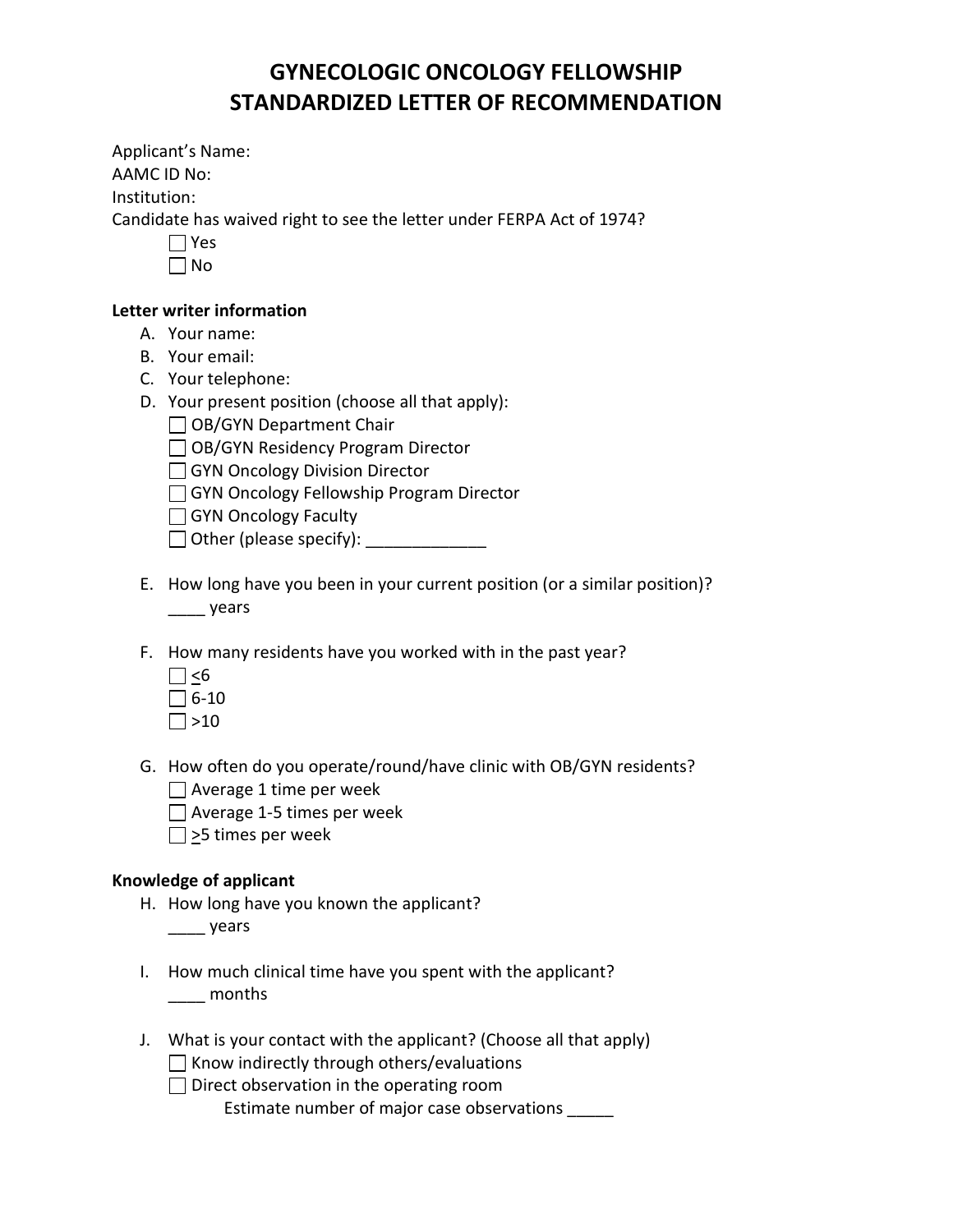# **GYNECOLOGIC ONCOLOGY FELLOWSHIP STANDARDIZED LETTER OF RECOMMENDATION**

 $\Box$  Direct observation in clinic or inpatient service Estimate number of days worked with the candidate \_\_\_\_\_  $\Box$  Direct observation with study design/analysis  $\Box$  Direct observation with writing research article  $\Box$  Direct observation in lab (basic science research)  $\Box$  Official role as advisor/mentor □ Other (please specify): \_\_\_\_\_\_\_\_\_\_\_\_\_\_

#### **Assessment**

- K. The number (or range) of residents you have worked with in the past 5 years that have entered Gynecologic Oncology fellowship \_\_\_\_\_\_
- L. The number of residents you have worked with in the past 5 years that have entered any fellowship
- *M. In comparison to other OB/GYN residents, this candidate ranks:*

|                          | <b>Best in 5</b> | <b>Exceptional</b> | Outstanding | Above      | <b>Not</b>   |
|--------------------------|------------------|--------------------|-------------|------------|--------------|
|                          | years            | (i.e. currently    | (i.e. above | average    | observed     |
|                          |                  | at fellowship      | average for | (i.e. will | sufficiently |
|                          |                  | level)             | year in     | reach      |              |
|                          |                  |                    | training)   | expected   |              |
|                          |                  |                    |             | milestones |              |
|                          |                  |                    |             | by end of  |              |
|                          |                  |                    |             | training)  |              |
| <b>Operative skills</b>  |                  |                    |             |            |              |
|                          |                  |                    |             |            |              |
|                          |                  |                    |             |            |              |
| <b>Demonstration of</b>  |                  |                    |             |            |              |
| clinical knowledge       |                  |                    |             |            |              |
|                          |                  |                    |             |            |              |
| <b>Leadership of GYN</b> |                  |                    |             |            |              |
| <b>Oncology service</b>  |                  |                    |             |            |              |
|                          |                  |                    |             |            |              |
| Ability to work in       |                  |                    |             |            |              |
| interdisciplinary        |                  |                    |             |            |              |
| teams                    |                  |                    |             |            |              |
| <b>Research</b>          |                  |                    |             |            |              |
| experience               |                  |                    |             |            |              |
|                          |                  |                    |             |            |              |